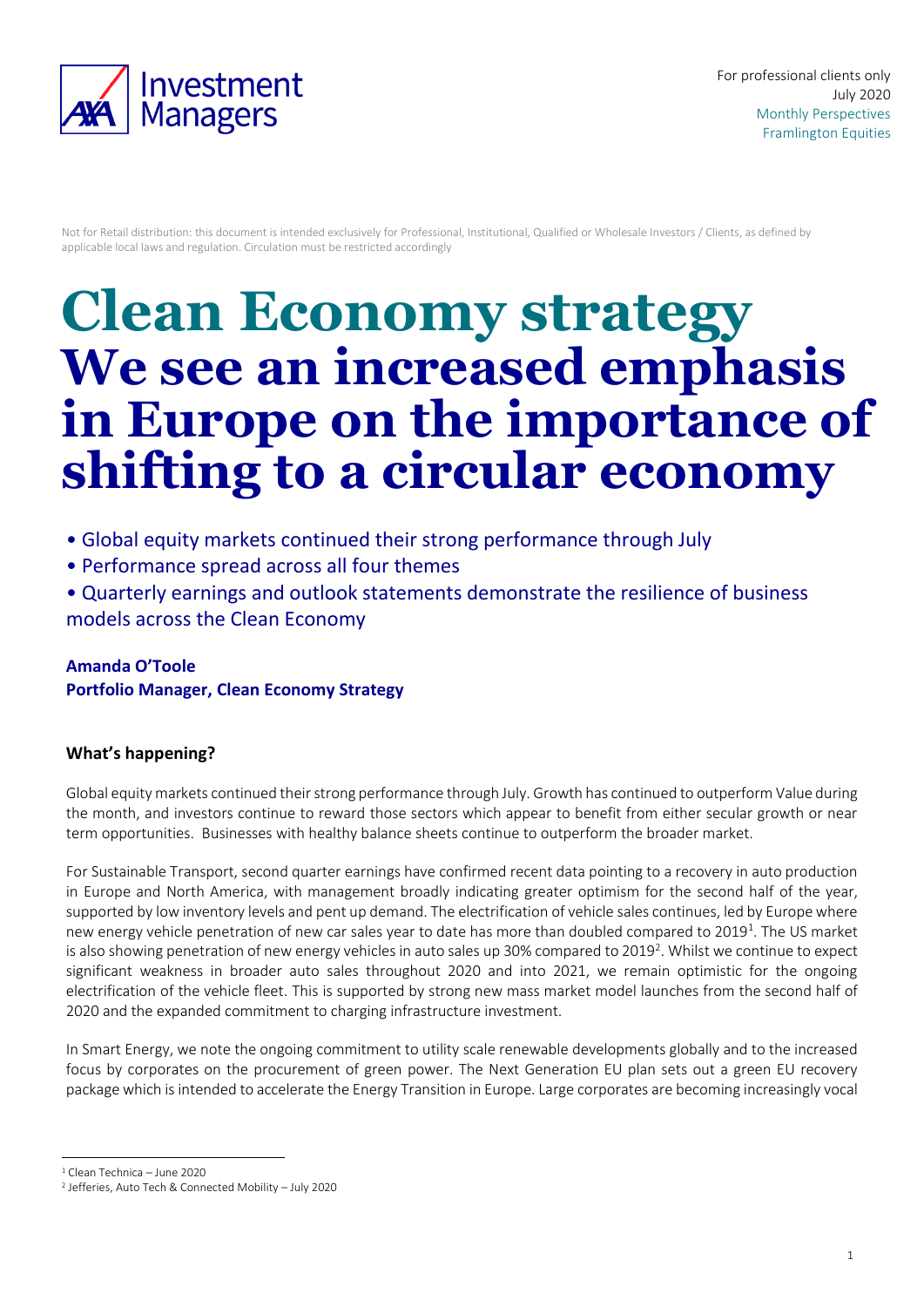

about their commitment to sustainable growth underpinned by Net Zero targets. We have seen a notable pick up in interest in Green Hydrogen pilot projects

In Responsible Nutrition, food ingredients companies continue to support their customers as they capitalise on the sharp move from food service to food retail, whilst looking forward to serving the continued shift toward a cleaner, more sustainable food supply chain. These businesses have demonstrated resilience thus far and we remain optimistic in their ability to support the longer term drive toward resource efficiency and sustainability in the food supply chain.

In Recycling and Waste reduction, we are seeing evidence of a sustained recovery in commercial volumes as developed market economies gradually re-open. Hygiene considerations have increased the proportion of single use packaging in many settings, presenting an opportunity for those businesses able to create more readily recyclable single use items and to recycle them efficiently. We note an increased emphasis in Europe on the importance of shifting to a circular economy, with single use plastics a particular focus.

### **Portfolio positioning and performance**

The Clean Economy strategy outperformed the broader equity market (MSCI All Country World) during June, with positive contribution spread across all four themes.

In 'Smart Energy', TSMC, Hannon Armstrong, Nextera all performed well. TSMC responded well to solid quarterly earnings at which management raised full year guidance in response to improving end market outlook. NextEra also reported strong earnings and an investment in a Green Hydrogen pilot project. Hannon Armstrong performed well as confidence in second quarter earnings rose. Within 'Sustainable Transport', Tesla continues to outperform as a result of both strong execution on its expansion plans, and to improved sentiment toward the electric vehicle market. More broadly, the theme responded well to increased confidence in the outlook for the auto sector. In 'Responsible Nutrition', Thermo Fisher, Danaher, Xylem and Deere all performed well in response to earnings and outlook statements which surprised positively. 'Recycling and Waste Reduction' contributed the least during June, despite a sequential improvement in volumes and earnings for the theme. We made no material changes to the portfolio during July.

### **Outlook**

US Green policy under a Trump presidency remains unclear, and the primary focus for the presidential election will be healthcare. However, both the EU and its member states have underlined their commitment to Net Zero 2050 and set the framework for a green recovery in Europe. China has also indicated that EV charging infrastructure and rail will be beneficiaries of stimulus measures. In addition to existing consumer trends and cost effective technologies, this represents accelerated opportunity for the Clean Economy.

We retain the view that high quality management teams, operating businesses with a sustainable competitive advantage in their markets and with the benefit of secular tailwinds are best placed to weather the current storm and to seize opportunities for growth. The portfolio is therefore well positioned to benefit from the secular growth opportunities we see within the Clean Economy.

No assurance can be given that the Clean Economy strategy will be successful. Investors can lose some or all of their capital invested. The Clean Economy is subject to risks including Equity; Emerging Markets; Global Investments; Investments in small and micro capitalisation universe; Investments in specific sectors or asset classes.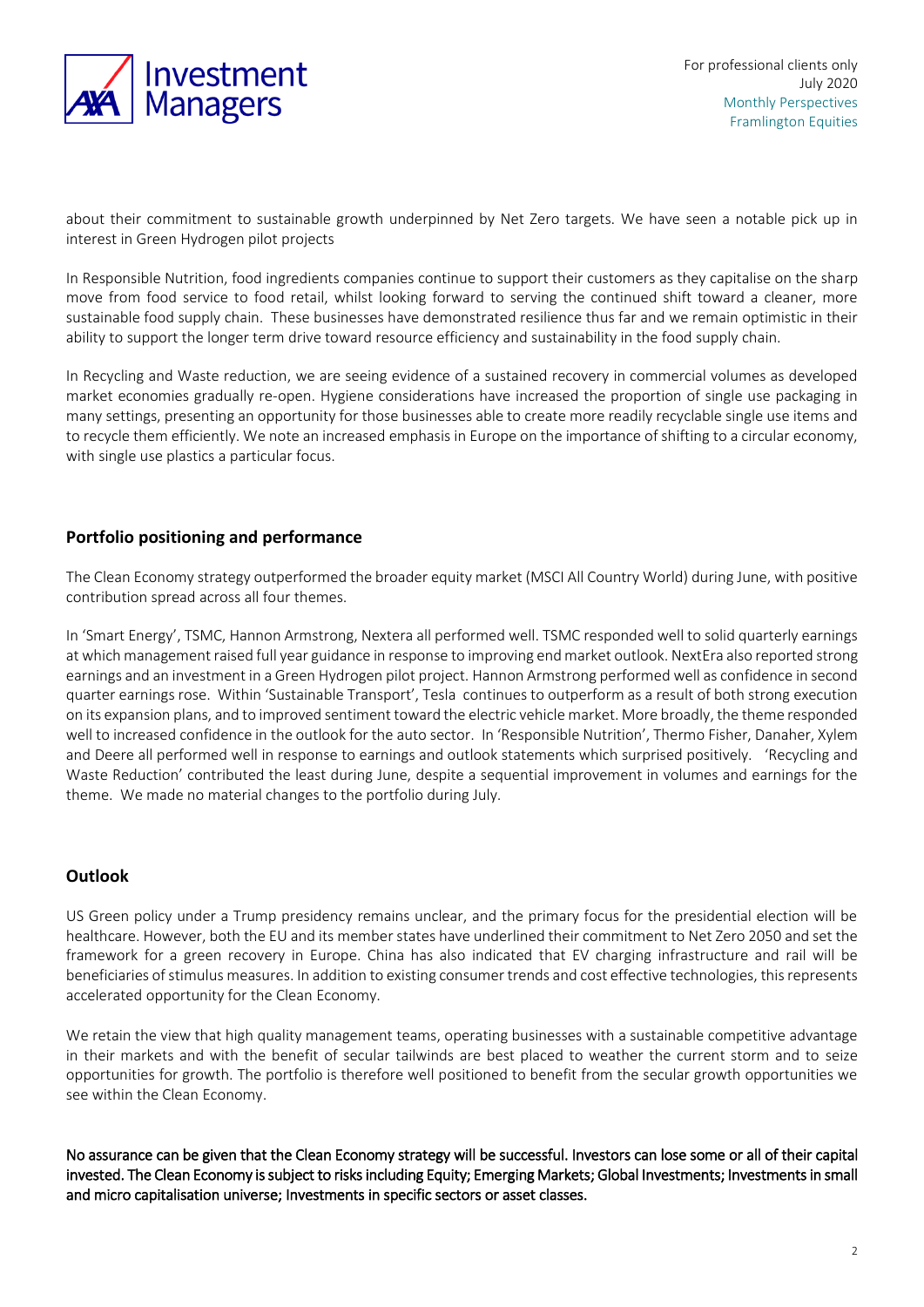

#### Not for Retail distribution: This document is intended exclusively for Professional, Institutional, Qualified or Wholesale Clients / Investors only, as defined by applicable local laws and regulation. Circulation must be restricted accordingly.

Past performance is not a guide to current or future performance, and any performance or return data displayed does not take into account commissions and costs incurred when issuing or redeeming units. The value of investments, and the income from them, can fall as well as rise and investors may not get back the amount originally invested. Exchange-rate fluctuations may also affect the value of their investment. Due to this and the initial charge that is usually made, an investment is not usually suitable as a short term holding.

This document is for informational purposes only and does not constitute investment research or financial analysis relating to transactions in financial instruments as per MIF Directive (2014/65/EU), nor does it constitute on the part of AXA Investment Managers or its affiliated companies an offer to buy or sell any investments, products or services, and should not be considered as solicitation or investment, legal or tax advice, a recommendation for an investment strategy or a personalized recommendation to buy or sell securities. The strategies discussed in this document may not be available in your jurisdiction.

Due to its simplification, this document is partial and opinions, estimates and forecasts herein are subjective and subject to change without notice. There is no guarantee forecasts made will come to pass. Data, figures, declarations, analysis, predictions and other information in this document is provided based on our state of knowledge at the time of creation of this document. Whilst every care is taken, no representation or warranty (including liability towards third parties), express or implied, is made as to the accuracy, reliability or completeness of the information contained herein. Reliance upon information in this material is at the sole discretion of the recipient. This material does not contain sufficient information to support an investment decision.

Issued in the UK by AXA Investment Managers UK Limited, which is authorised and regulated by the Financial Conduct Authority in the UK. Registered in England and Wales No: 01431068. Registered Office: 7 Newgate Street, London EC1A 7NX. In other jurisdictions, this document is issued by AXA Investment Managers SA's affiliates in those countries.

In Hong Kong, this document is issued by AXA Investment Managers Asia Limited (SFC License No. AAP809), which is authorized and regulated by Securities and Futures Commission. This document is to be used only by persons defined as "professional investor" under Part 1 of Schedule 1 to the Securities and Futures Ordinance (SFO) and other regulations, rules, guidelines or circulars which reference "professional investor" as defined under Part 1 of Schedule 1 to the SFO. This document must not be relied upon by retail investors. Circulation must be restricted accordingly.

In Singapore, this document is issued by AXA Investment Managers Asia (Singapore) Ltd. (Registration No. 199001714W) and is intended for the use of Institutional Investors only as defined in Section 4A of the Securities and Futures Act (Cap. 289) and must not be relied upon by retail investors. Circulation must be restricted accordingly

For Japanese clients: AXA Investment Managers Japan Ltd., whose registered office and principal place of business is at NBF Platinum Tower 14F 1-17-3 Shirokane, Minato-ku, Tokyo 108-0072, Japan, which is registered with the Financial Services Agency of Japan under the number KANTOZAIMUKYOKUCHO (KINSHO) 16, and is a member of Japan Securities Dealers Association, Type II Financial Instrument Firms Association, Investment Trust Association of Japan and Japan Investment Advisors Association to carry out the regulated activity of Financial Instrument Business under the Financial Instrument Exchange Law of Japan. In Japan, none of the funds mentioned in this document are registered under the Financial Instrument Exchange Law of Japan or Act on Investment Trusts and Investment Corporations. This document is purely for the information purpose for use by Qualified Institutional Investors defined by the Financial Instrument Exchange Law of Japan.

In Taiwan, this document is issued by AXA Investment Managers Asia Limited (SFC License No. AAP809), which is authorized and regulated by Securities and Futures Commission. This document and the information contained herein are intended for the use of professional or institutional investors and should not be relied upon by retail investors. They have been prepared and issued for private informational and educational purposes only at the sole request of the specified recipients, and not intended for general circulation. They are strictly confidential, and must not be reproduced, circulated, distributed, redistributed or otherwise used, in whole or in part, in any way without the prior written consent of AXA IM Asia. They are not intended for distribution to any persons or in any jurisdictions for which it is prohibited.

If any fund is highlighted in this communication (the "Fund"), its offering document or prospectus contains important information on selling restrictions and risk factors, you should read them carefully before entering into any transaction. It is your responsibility to be aware of and to observe all applicable laws and regulations of any relevant jurisdiction. AXA IM Asia does not intend to offer any Fund in any country where such offering is prohibited.

The offer, distribution, sale or re-sale of fund units/shares in Taiwan requires approval from and/or registration with Taiwanese regulatory authorities. To the extent that any units/shares of the Funds are not so licensed or registered, such units/shares are made available in Taiwan on a private placement basis only to banks, bills houses, trust enterprises, financial holding companies and other qualified entities or institutions (collectively, "Qualified Institutions") and other entities and individuals meeting specific criteria ("Other Qualified Investors") pursuant to the private placement provisions of the Rules Governing Offshore Funds. No other offer or sale of such units/shares in Taiwan is permitted. Taiwanese purchasers of such units/shares may not sell or otherwise dispose of their holdings except by redemption, transfer to a Qualified Institution or Other Qualified Investor, transfer by operation of law or other means approved by the Taiwan Financial Supervisory Commission.

In Korea, AXA Investment Managers Asia (Singapore) Ltd is a registered Cross Border Investment Advisor/Discretionary Investment Management Company under the Financial Investment Services and Capital Markets Act (the "Act"). The activities referenced under the Act are 5-2-2 Investment Advisory Business and 6-2-2 Discretionary Investment Management Business, respectively. Its financial services are available in Korea only to Professional Investors within the meaning of Article 10 of Enforcement Decree of the Financial Investment Services and Capital Markets Act.